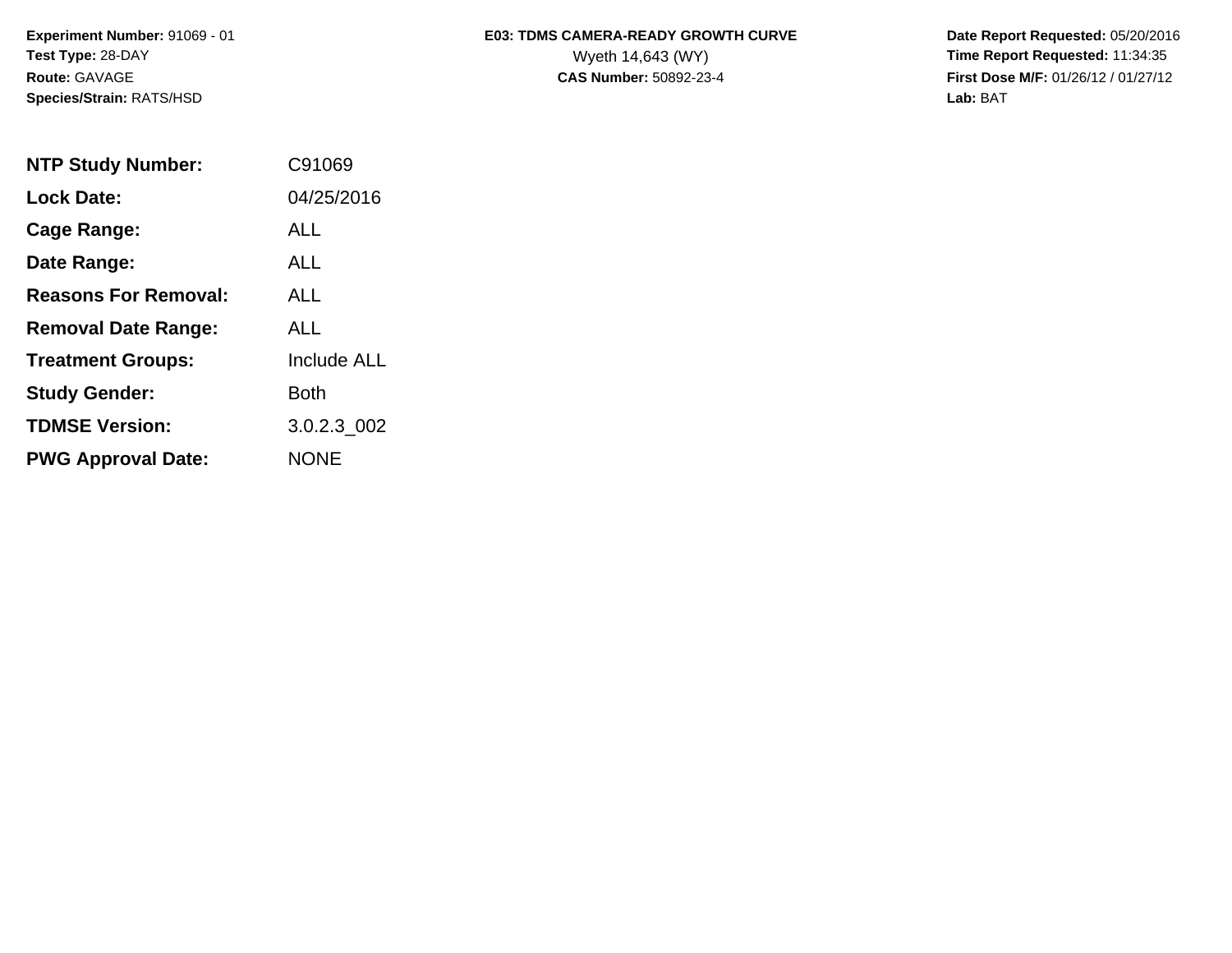**Species/Strain:** RATS/HSD **Lab:** BAT

## Experiment Number: 91069 - 01 **E03: TDMS CAMERA-READY GROWTH CURVE** Date Report Requested: 05/20/2016 **Test Type:** 28-DAY Wyeth 14,643 (WY) **Time Report Requested:** 11:34:35 **Route:** GAVAGE **CAS Number:** 50892-23-4 **First Dose M/F:** 01/26/12 / 01/27/12